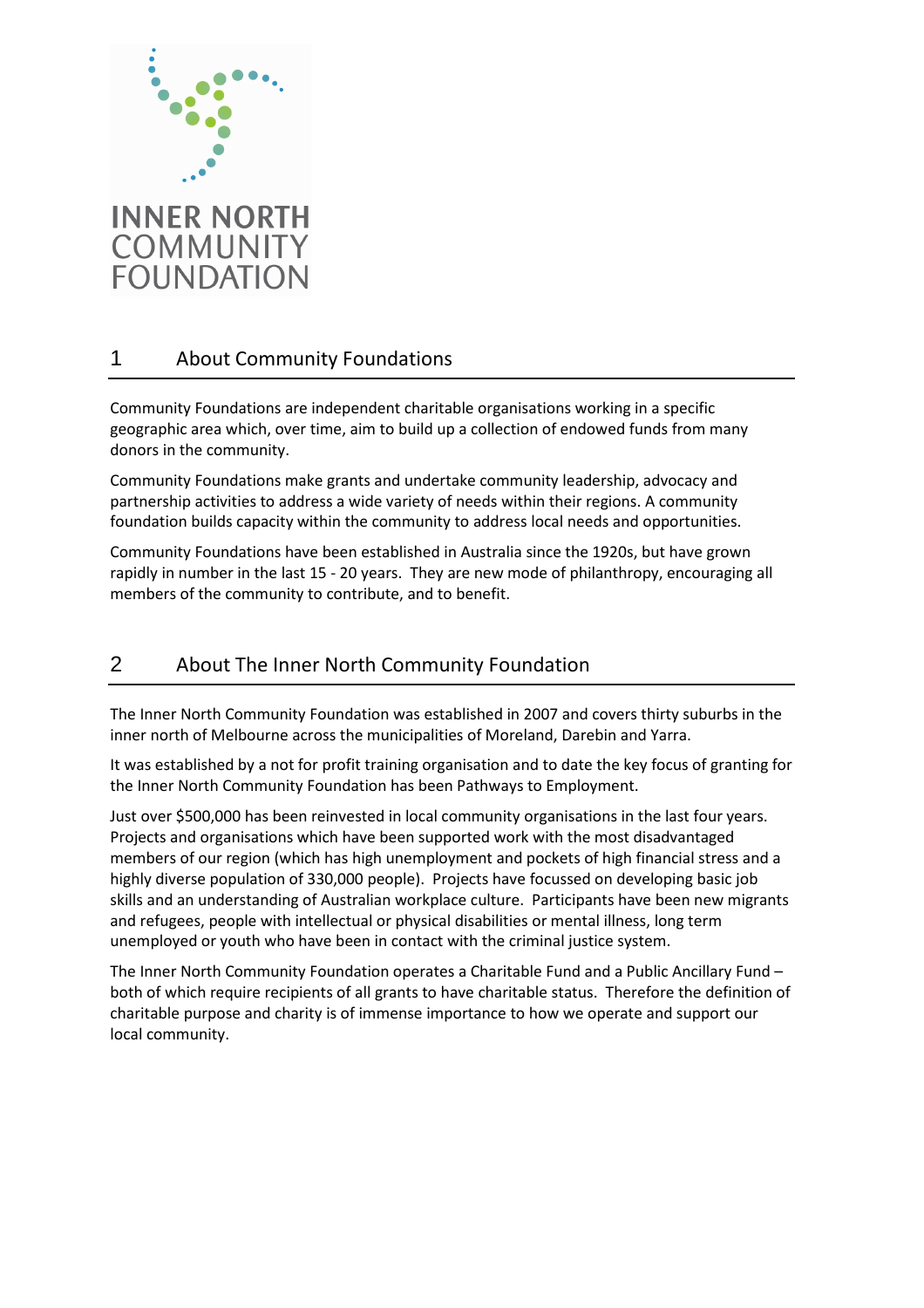# 3 Issues facing Community Foundations

## **3.1 Overview of issues**

 There are a number of issues facing community foundations relevant to the Definition of Charity. These are:

- (a) Lack of clarity on the meaning of charity and how to identify charitable purposes or entities.
- (b) Confusion in relation to the process of 'opting in' under State law to enable the public ancillary fund (but not the charitable company or trust) to make grants to item 1 DGRs without charitable status.

## **3.2 Clarity as to meaning of charity**

 To maximise the potential and capacity of community foundations it is essential that there is clarity as to the range of activities and the projects that can be funded or pursued directly, while operating within its charitable status.

 Community foundations are in the perfect position within communities to provide advice and demonstrate best practice relevant to all not for profit community organisations. Ideally a community foundation should be able to access and understand the requirements for recognition as a charity in order to be able to assist community organisations seek further funding.

 For these reasons, community foundations support a full list of charitable purposes in the proposed legislation, including:

- (a) Community capacity building including developing the ability, skills and confidence of members of a community in ways that enable them to participate in and benefit the community, or and improves the effectiveness and level of participation in community organisations;
- (b) Community development building a community in response to the needs of the members of the community – this may include:
	- (1) retraining, finding employment, providing work experience, skills development, business incubation in disadvantaged areas or for people who have or are likely to experience difficulty in obtaining and maintaining employment;
	- (2) providing facilities for meeting and holding events;
	- (3) preservation or restoration of the natural and built environment, including community gardens, erecting statues, providing historical information;
	- (4) providing health and community services information;
	- (5) improving community facilities and access, including community transport;
	- (6) supporting non profit community groups with open entry requirements, including clubs and interest groups, which help in reducing social isolation or promote a sense of community, in rural and regional areas.
- (c) Improving the effectiveness or providing support and benefits to charitable organisations;
- (d) Promoting volunteering, giving and involvement in the community.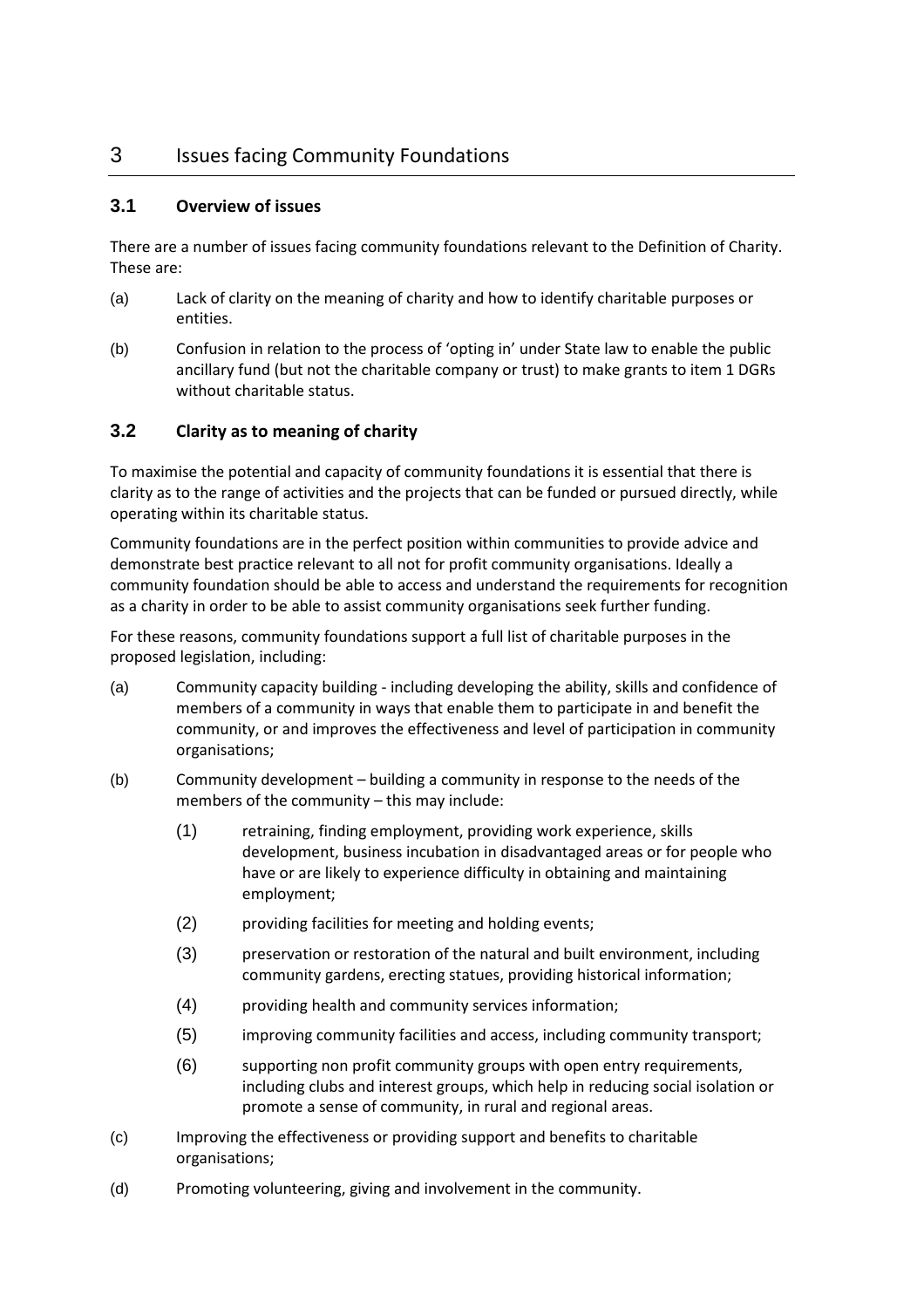## **3.3 Sufficient section of the public**

 There should be further clarification of a 'sufficient section of the public' to a section which is not numerically negligible compared with the size of that part of the community to whom the purpose would be relevant. This would ensure that charities in geographically limited or small rural communities continue to meet the public benefit requirement.

## **3.4 Inclusion of sport and government entities**

 It will be seen as a significant step to modernising the definition of charity in Australia in line with public opinion if the following two areas are included in the list of charitable purposes. These areas cause much frustration and lack of understanding within the community when community foundations are unable to provide support:

- • amateur sports programs and facilities; and
- • government controlled entities such state schools, hospitals, community halls/centres, public pools, art galleries, museums, libraries, etc.

 Sporting clubs provide much more than sport for sport's sake, in terms of community building, reducing social isolation and providing a meeting point and facilities that are often available to other community groups.

 State schools are also often the hub of a community and in disadvantaged areas can be very much in need of additional support for building or ground maintenance and development or for equipment and additional programs, counsellors, tutors, etc. The public consider education is charitable so find it hard to distinguish between non charitable State schools and private non profit schools which are charitable.

 Local government often seeks to run programs and provide vital infrastructure to the community which community foundations often want to support.

 Not being able to support and fund these excluded groups in all areas is confusing and frustrating to most communities and seen as being inequitable given the often vital role these institutions play in these communities.

 The sporting purpose can be restricted to sports which promote health and wellbeing by involving physical or mental skill or exertion and are open to all, regardless of ability. Consistent with this would be the provision and support of recreational facilities similar to overseas and some State jurisdictions.

jurisdictions.<br>These issues are of particular importance in rural and regional Australia but also have relevance in disadvantaged urban Australia.

## *Simplification of issues relating to government entities*

 The issue of whether an entity is a government body or controlled by government is of material importance in determining eligibility to charitable status. But is this distinction still relevant and should it be continued in the legislative definition?

 This exclusion causes confusion in the community and frustration that organisations that the community considers charitable, are in fact not charitable merely due to their connection with government (examples of this include State schools, hospitals, community halls/centres, public pools, art galleries, museums, libraries, etc). This affects these organisations' ability to receive funding from charitable foundations.

 At the moment, under some State Acts, trusts are given the power to "opt in" to make grants to non-charitable entities which are DGRs. [In Victoria there is an additional requirement that the entity would be charitable but for its connection with government.]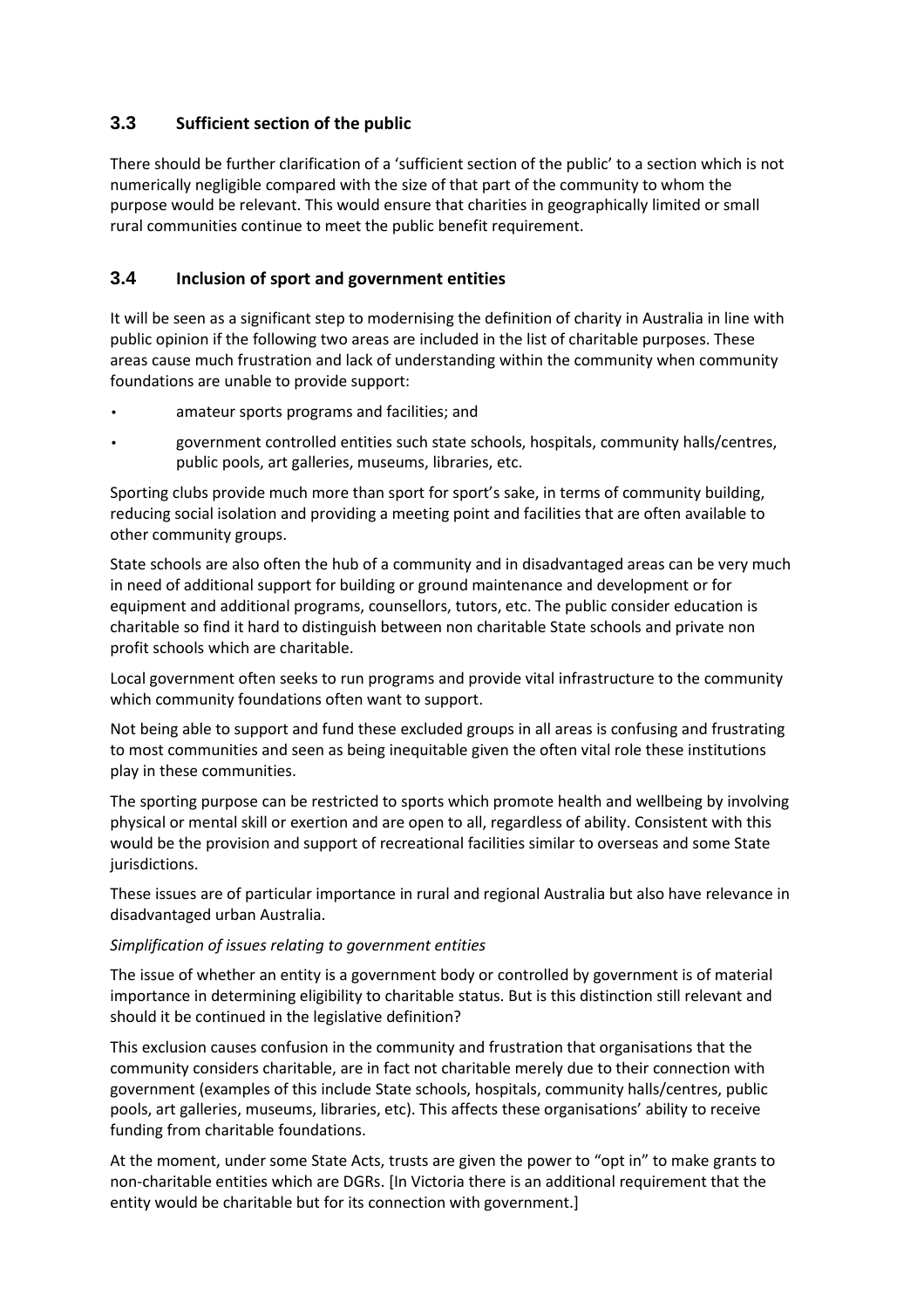These provisions cause considerable confusion and complexity for the boards and trustees of charitable trusts both in understanding the divergence between Commonwealth and State laws and in the complexity of the application. As a result very few community foundations have exercised this power in respect of their public ancillary funds.

 There may be a further concern once the Australian Charities and Not for profit Commission (ACNC) commences its register of charities as those trusts which have opted in will not appear on the register unless they are specifically included in the proposed list of charitable purposes. Not appearing on the register could be seen as a marketing disadvantage for those trusts raising money from the public.

 In addition, the charitable trusts of community foundations which are not public ancillary funds would also wish to take advantage of the State law enabling them to "opt in" but are currently unable to do so. It is confusing and complicated to try to understand why the public ancillary fund can give to non charitable item 1 DGRs but the charitable trust can not.

In summary:

- Charitable trusts which are not private or public ancillary funds cannot make grants to government entities (including government controlled entities) for their general operations or for infrastructure;
- Charitable trusts which are not private or public ancillary funds can make grants to government entities (including government controlled entities) for charitable purposes over and above their usual operations (*Re Cain* and discussion in 279 and 280 in TR 2011/4);
- Charitable private or public ancillary funds cannot make grants to non-charitable item 1 DGRs;
- Private or public ancillary funds in States where there is State legislation which enables income tax exempt fund, can make grants to non-charitable item 1 DGRs, provided the them to opt in by making a declaration and changing tax status from a charitable fund to an trust makes the declaration and ceases to be charitable under *ITAA 97* and presumably under the proposed legislation on the definition of charity.

 The complex issues created by the divergence in State and Commonwealth laws and the confusion surrounding entities 'controlled by government' could be simplified by

- (a) allowing a government body to be a charity;
- (b) including in the proposed list of charitable purposes:
	- (1) providing money, property or benefits to government bodies which would be charitable but for their connection with government;
	- (2) providing money, property or benefits to Item 1 DGRs which are exempt bodies even if they are not charitable.

## **3.5 Restrictions in the event of a disaster**

 While natural disasters are less common in the inner city which is the remit of the Inner North Community Foundation, reacting to natural disasters is a real and on-going concern for our fellow rural and regional community foundations. A large amount of money can be raised immediately after a disaster, without the need for a tax deduction, and this is best to be received in the charitable not tax deductible entity of the community foundation to maximise possible recipients and application.

There are two issues for community foundations which arise in the event of a disaster:

- (a) Understanding how the money can be applied for charitable purposes; and
- (b) Where the funds are from tax deductible donations to the public ancillary fund, how to distribute this money and whether in order to the respond to the needs of the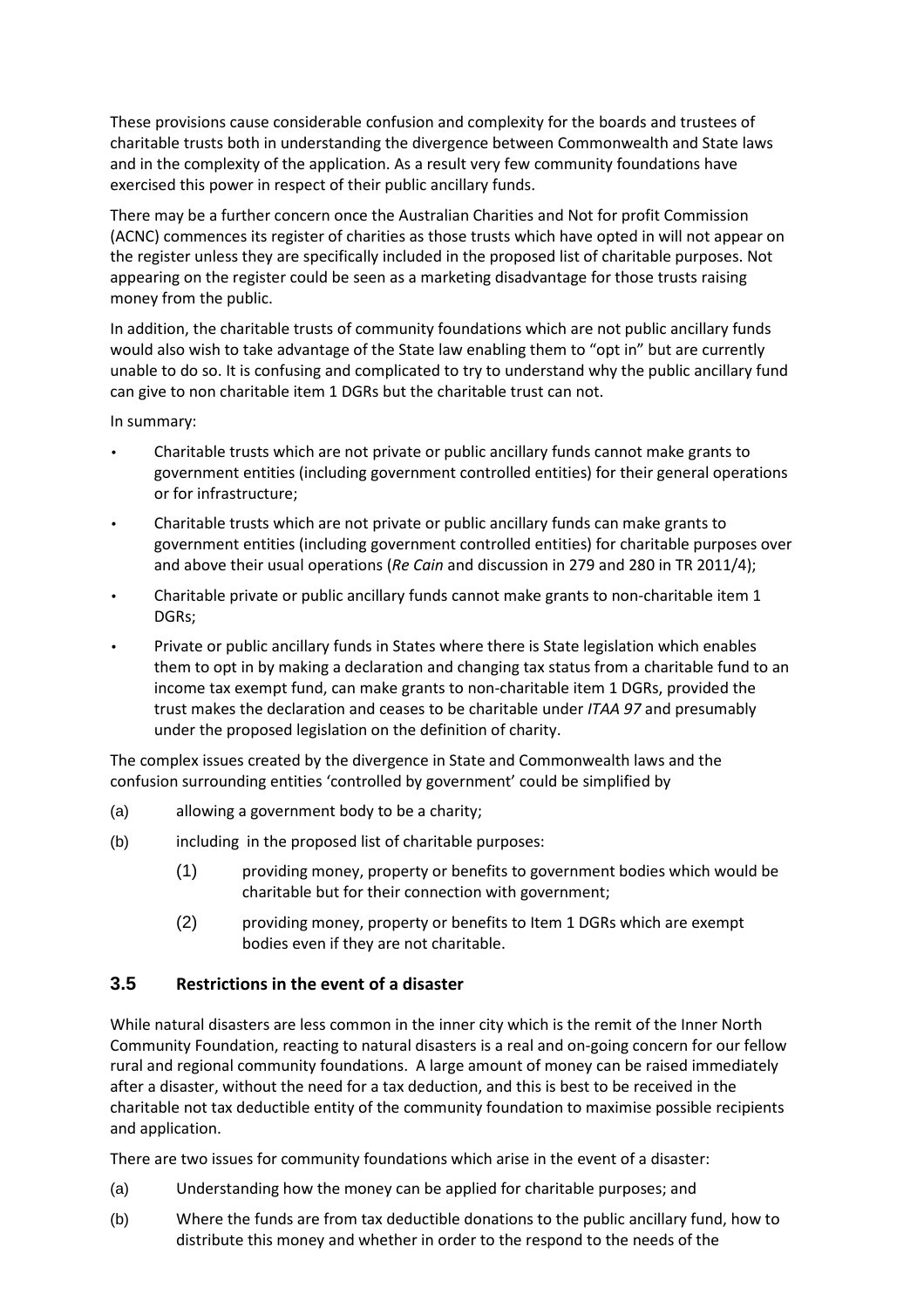community and the expectations of the donors it is necessary to set up a separate Australian Disaster Relief Fund (ADRF).

 In the context of the proposed legislation regarding the definition of charity, it would be of assistance to communities in rural and regional areas recovering from a disaster for:

- (a) the suggestion above that government bodies are included as charities; and
- (b) the issues listed in the December 2009 legislation as a consequence of the Victorian bushfires are specifically deemed as charitable.

 Many (if not all in the majority of rural areas) of the community assets and infrastructure (such as community halls, community centres, sports and recreational centres, theatre halls, playgrounds) will normally be owned by the local government or owned and operated by sporting or other recreational clubs. In most cases these will not come within the definition of charitable. Additionally the community foundation may wish to fund local state schools or health centres for additional counsellors or for other goods and services.

 The affected community and the donors do not understand why charities and charitable foundations who have received money for these communities cannot then fund what the community needs and wants. These issues severely hamper the community's access to funding and also severely limit the alibility of community and other foundations wishing to support disaster recovery. This creates frustration and annoys donors and supporters – the general public.

### **Examples of community building/development activities:**

 Some sample projects are described below which show the type of charitable project that a community foundation might want to fund or facilitate in their local area.

- 1 *Skate Park*: The youth of a region lack constructive activities. Many are partly or wholly unemployed, often having left school early. The community foundation wants to raise funds for a skate park, which will provide young people with a venue and an interest. It will provide them with opportunities to create new social contacts and to create some community events and competitions. Recognition for their achievements in event management and skateboarding will develop their self-esteem and possibly lead to other opportunities within the community.
- 2 *Internet Café*: The community leaders want to set up not-for-profit Internet café. The café will be operated to provide employment and training opportunities for the young people with policies to encourage turn over to maximise the opportunities for training and experience for all in need. The cafe will also act as a drop in centre for the area. Eventually the community hopes to run computer courses for all members of the community from the café.
- 3 *Opportunities Program*: A community may want to set up a program that encourages disadvantaged children to stay in school or be able to follow their dream or talent. The project will offer 'scholarships' which will fund basic provisions required to stay at school and participate fully eg for books, uniforms, equipment, stationery, excursions, breakfast, lunch and travel; or to follow their dream eg music tuition, instruments, music, transport to competitions or sporting clothes and equipment, transport to competitions, coaching.
- 4 *Festival*: A community wants to run a community festival highlighting the arts and culture of both indigenous and non indigenous people from the area. The festival will attract tourists to the area and provide many local artists opportunities to show their art and young people with opportunities to gain skills in organising an arts event and other associated activities. The festival will be educational and also bring the region together as a community. It will encourage racial acceptance and diversity.